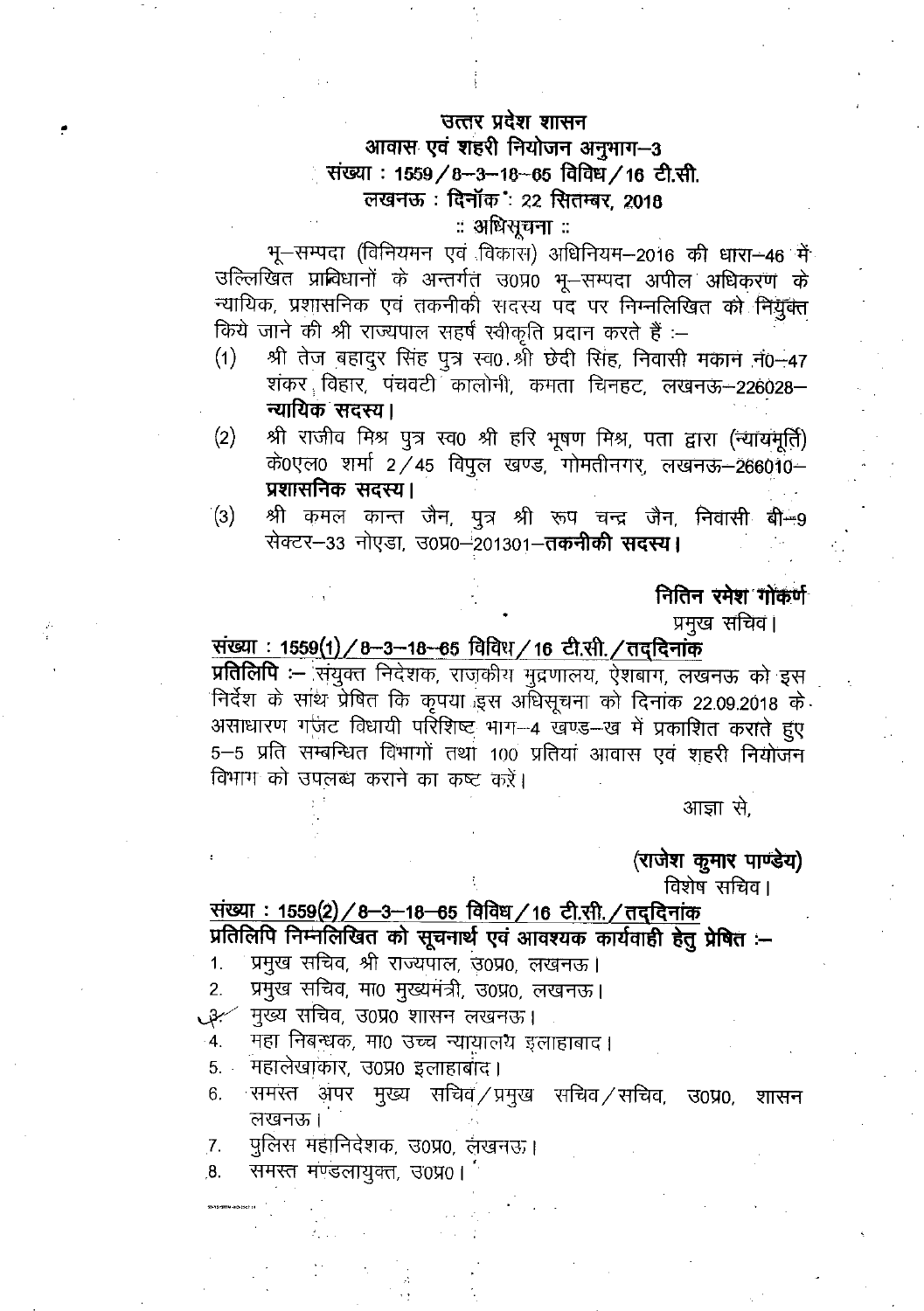- समस्त जिलाधिकारी / नियंत्रकं प्राधिकारी, विनियमित क्षेत्र, उ0प्र0।  $9.$
- उपाध्यक्ष, समस्त विकास प्राधिकरण, उ०प्र० /आवास आयुक्त, उ०प्र०  $10.$ आवास एवं विकास परिषद, लंखनऊ।
- सचिव, उ0प्र0 भू-सम्पदा विनियामक प्राधिकरण (RERA) लखनऊ को  $11.$ इस आशय से प्रेषित कि कृपया आदेश की प्रति रेरा वेबसाइट पर भी अपलोड करने का कष्ट करें।
- सचिव, उ0प्र0 राज्य परिवहन अपील अधिकरण लखनऊ।  $12.$
- मुख्य कार्यपालक अधिकारी, समस्त औद्योगिक विकास प्राधिकरण,  $13.$  $30\,001$
- उपर्युक्त संबंधित सदस्यगण।  $14.$
- गार्ड फाइल।  $15.$
- निदेशक, आवास बन्धु, को इस आशय से प्रेषित कि आदेश की प्रति  $16.$ आवास एवं शहरी नियोजन विभाग की वेबसाइट पर अपलोड करने का कष्ट करें।

आज्ञा से. (राजेश व्युँमॉर पाण्डेय) विशेष सचिव।